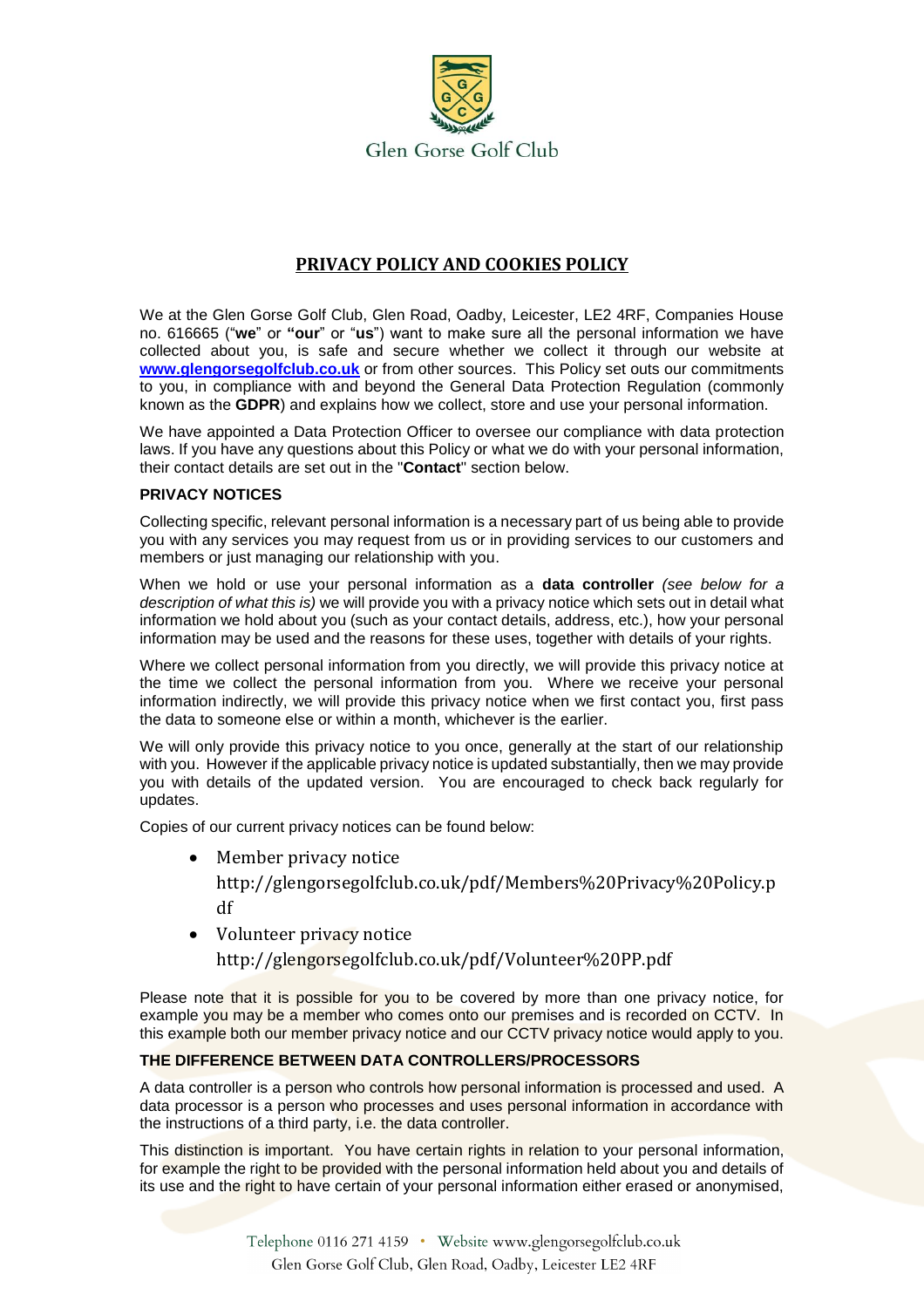

commonly referred to as the right to be forgotten (*see below to see what rights you have).* These rights can generally only be exercised against a data controller of your information.

In most cases we will not a data controller of your personal information. In any case where we are not a data controller this means that you cannot exercise these rights against us directly (i.e. where we only act as a data processor), but you can do so against the data controller (i.e. the person who controls how we process the personal information). In these cases we will endeavour to inform you who is the data controller of your personal information so that you can direct any such requests to them.

Also it is only a data controller that will provide you with a privacy notice about your personal information, so where we process your personal information as a data controller we will provide you with a privacy notice. Where we process your personal information as a data processor for a third party, that third party should provide you with a privacy notice which will set out details regarding the processing of your personal information, which should also include the processing to be carried out by us on their behalf.

## **HOW DO WE USE YOUR PERSONAL INFORMATION?**

We will use your personal information as described in the privacy notice provided to you, but, for example, we may use your personal information to administer any account(s) you have with us or to send you information we think you might find useful, provided you have indicated that you are happy to be contacted for these purposes. To see how we use your personal information, please see our current privacy notices, which can be accessed below:

• Member privacy notice

http://glengorsegolfclub.co.uk/pdf/Members%20Privacy%20Policy.p df

• Volunteer privacy notice

http://glengorsegolfclub.co.uk/pdf/Volunteer%20PP.pdf

## **WHO DO WE SHARE YOUR PERSONAL INFORMATION WITH?**

Details of how we disclose your personal information are set out in the relevant privacy notice provided to you, but generally it is where we need to do so in order to run our organisation (e.g. where other people process information for us). In such circumstances, we will put in place arrangements to protect your personal information. Outside of that we do not disclose your personal information unless we are required to do so by law.

If we transfer personal information about you outside the European Economic Area (EEA), we will let you know and ensure that all reasonable security measures are taken and that any third party processers will be required to process the information in accordance with information protection laws and we will notify you in your privacy notice if we are the information controller.

We do not sell, trade or rent your personal information to others.

## **HOW LONG DO WE HOLD ON TO YOUR PERSONAL INFORMATION?**

Further details of how long we hold onto your personal information for are set out in the relevant privacy notice provided to you, but we will only hold your information for as long as is necessary or where you ask us to delete records we may delete it earlier.

The duration for which we retain your personal information will differ depending on the type of information and the reason why it was collected. However, in some cases personal information may be retained on a long term basis: for example, personal information that we need to retain for legal purposes will normally be retained for at least six years in accordance with usual commercial practice and regulatory requirements.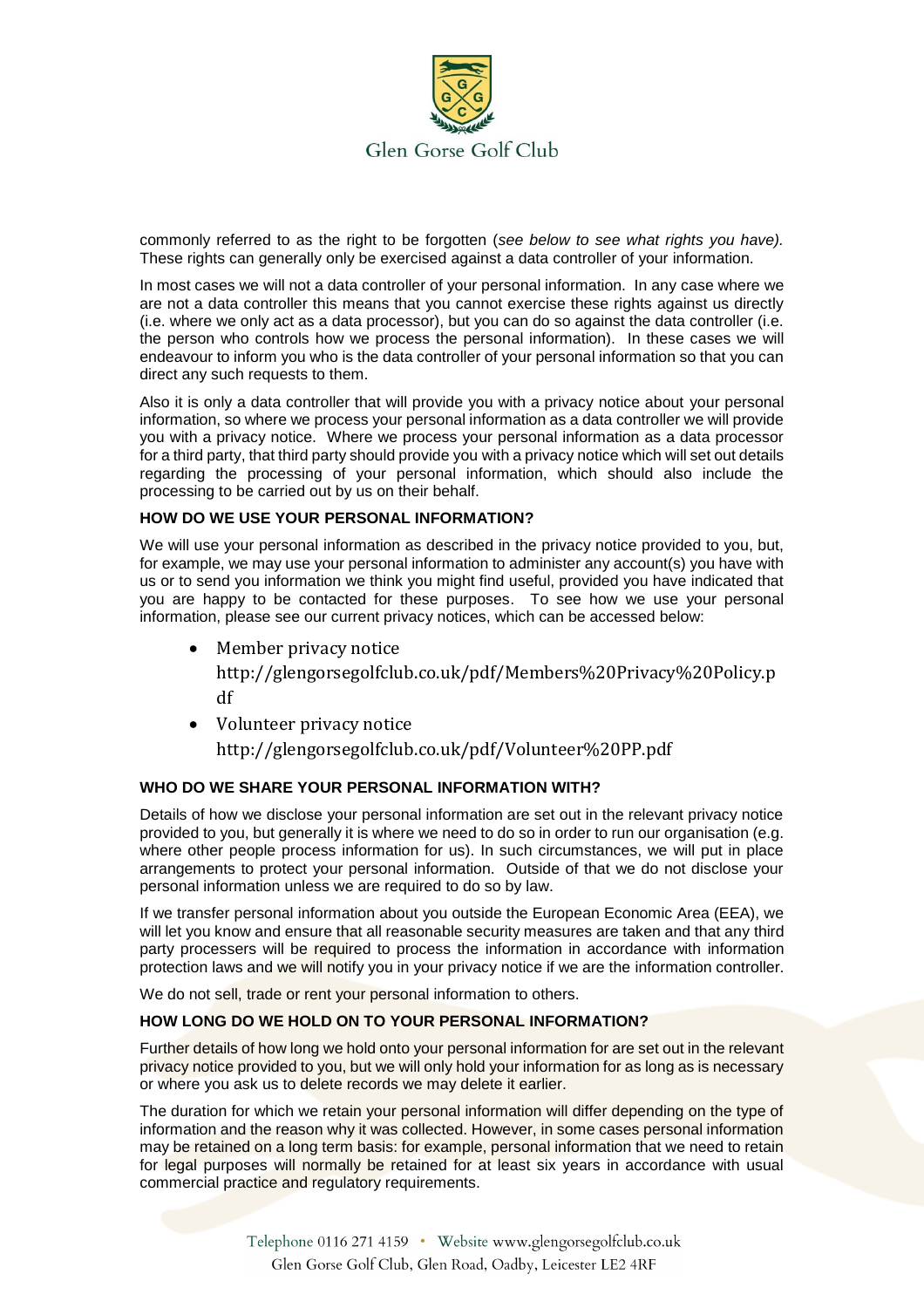

## **WHAT ARE YOUR RIGHTS?**

Full details of your rights set out in the relevant privacy notice provided to you, but you are entitled by law to ask for a copy of your personal information at any time. You are also entitled to ask us to correct, delete or update your personal information, to send your personal information to you or another organisation and to object to automated decision making. Where you have given us your consent to use your personal information in a particular manner, you also have the right to withdraw this consent at any time.

To exercise any of your rights, or if you have any questions relating to your rights, please contact us by using the details set out in the "**Contact**" section below. You can also unsubscribe from any **direct marketing** by clicking on the unsubscribe link in the marketing messages we send to you.

You should note that some of your rights may not apply as they have specific requirements and exemptions which apply to them and they may not also apply to personal information recorded and stored by us. However your right to withdraw consent or object to processing for direct marketing are absolute rights.

If you are unhappy with the way we are using your personal information you can complain to the UK Information Commissioner's Office or your local data protection regulator. More information about your legal rights can be found on the Information Commissioner's website at [https://ico.org.uk/for-the-public/.](https://ico.org.uk/for-the-public/) However, we are here to help and would encourage you to contact us to resolve your complaint first.

#### **LINKING WITH THIRD PARTY SITES**

Our Site may, from time to time, contain links to and from the websites of our commercial partners, other regional bodies, advertisers and clubs. If you follow a link to any of these websites, please note that these websites have their own privacy policies and they will be a data controller of your personal information. We do not accept any responsibility or liability for these policies and you should check these policies before you submit any personal information to these websites.

In addition, if you linked to this Site from a third-party site, we cannot be responsible for the privacy policies and practices of the owners or operators of that third-party site and recommend that you check the policy of that third party site and contact its owner or operator if you have any concerns or questions.

#### **SECURITY**

We employ a variety of technical and organisational measures to keep your personal information safe and to prevent unauthorised access to, or use, or disclosure of it. Unfortunately, no information transmission over the Internet is guaranteed 100% secure nor is any storage of information always 100% secure, but we do take all appropriate steps to protect the security of your personal information.

#### **COOKIES**

A cookie is a text file sent by a web server to a web browser and stored by the browser. The text file is then sent back to the server each time the browser requests a page from the server. This enables the web server to identify and track the web browser.

We may send a cookie which may be stored on your computer's hard drive. This cookie is only set if you choose to allow your computer to remember your Members Area access details.